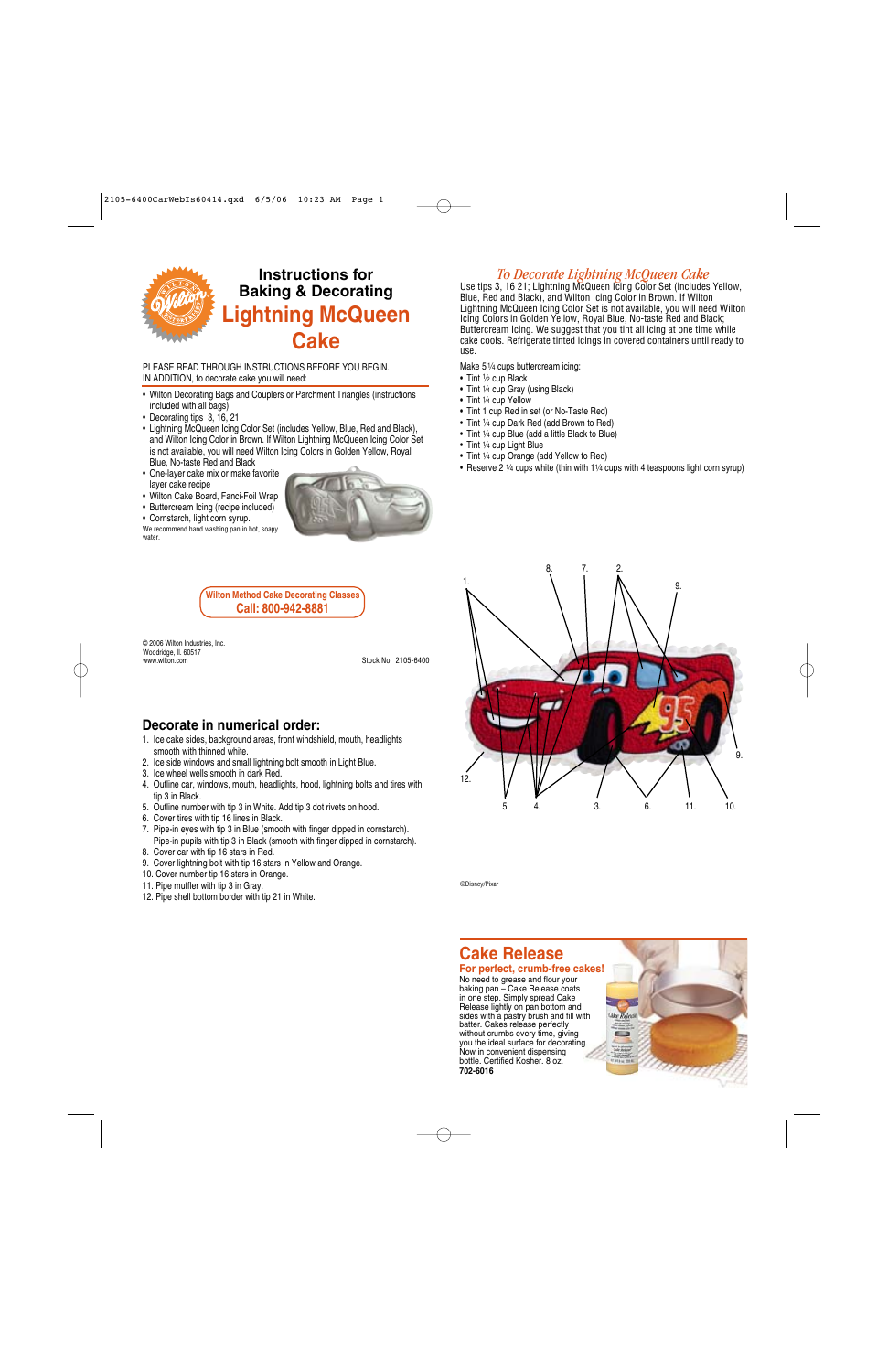#### **Baking Instructions**

Preheat oven to 350°F or temperature per recipe directions. Your cake will unmold easily, without sticking, when you prepare the pan properly. Grease the inside of pan using a pastry brush and solid vegetable shortening (do not use butter, margarine or liquid vegetable oil). Spread the shortening so that all indentations are covered. Sprinkle about 2 tablespoons flour inside pan and shake so that flour covers all greased surfaces. Turn pan upside down and tap lightly to remove excess flour. If any shiny spots remain, touch up with more shortening and flour to prevent cake from sticking. (You can use vegetable oil pan spray or vegetable oil pan spray with flour, in place of solid shortening and flour, or use **Wilton Cake Release**, for perfect, crumb-free cakes or **Bake Easy Non-Stick Spray** for easy release).



Make one 2-layer cake mix according to package or recipe directions. Pour the cake batter into pan, and if necessary, spread the batter around with a spatula to fill all areas of the pan evenly. Be careful not to touch sides or bottom of pan. Bake cake on middle rack of 350°F oven for 30-40 minutes or until cake tests done according to recipe directions.

Remove cake from oven and cool on cake rack for 10 minutes. While the cake is still in the pan, carefully slice off the raised center portion of the cake. This allows the cake to sit more level and helps prevent cracking. To remove cake from pan, place cooling rack against cake and turn both cake rack and pan over. Lift pan off carefully. Cool cake at least one hour. Brush loose crumbs off cake.

To transfer cake to serving board, hold a cake board against cake and turn both cake and rack over. Lift off rack. Hold another board against bottom of cake and turn cake over. Be sure to hold cake, rack and board close together while turning to prevent cake from cracking.

#### **For more Decorating Techniques & Tips**

Visit our website at **www.wilton.com - Learn To Decorate - Basic Decorating Lessons**

#### **Using Your Decorating Bag and Coupler**

You can make many different designs with just one decorating bagful of icing by using the Wilton Featherweight or Disposable Decorating Bags and Coupler and changing decorating tips.

Just follow these steps:

- 1. Screw ring off coupler to expose series of tiny threads  $\frac{1}{2}$  in. above coupler base.
- 2. Force coupler base as far down into decorating bag as it will go.Then mark where bottom thread of coupler shows through bag; remove coupler and trim bag at pencil mark with a pair of scissors.
- 3. Reposition coupler in bag and push end through opening to expose bottom two threads.
- 4. Position decorating tip over coupler and screw ring in place to secure. To change tips, unscrew ring, replace tip and replace ring.
- 5. To fill, cuff open end of bag over your hand and insert icing with a spatula. Fill bag no more than half full.
- 6. To close, unfold cuff and twist top of bag shut. Hold twist between your thumb and forefinger. Note: You can eliminate any air bubbles that may have formed by squeezing bag gently over icing bowl until air is released. Important: Be sure to wash the Featherweight bag in hot soapy water, then rinse and dry after every use. A degreaser can make clean-up easier.

### **Using Parchment Bags**

Parchment bags made from parchment paper triangles give you more versatility and the convenience of one-time use. Follow package directions. To "Pipe-In" using a cut parchment bag, cut the point of the bag to desired opening.

### **Decorating With Wilton Icings**

**Wilton Frosting Mix:** You will need 2-3 packages of Creamy White Icing Mix. To prepare, follow package directions. Each package makes about 2 cups icing. Excellent for tinting any shade required. If you're using another type of icing mix, you will need three 15.4 oz. packages of the creamy vanilla type that will ice two 8 in. or 9 in. layers. For each package of icing mix, use four less teaspoons water than package directs. Each package makes about 1 3⁄4 cups icing. Do not refrigerate icing before decorating. Cake may be refrigerated after it is iced.

**Wilton Ready-to-Use Decorator Icing:** You will need approximately 2-3 cans of our delicious white icing. Each 16.5 oz. can holds about 2 cups. It's ideal for all of your decorating needs – icing, decorating and flower making.

#### **Making Buttercream Icing**

The thick, but creamy texture of this flavorful icing makes it ideal for decorating\*. For best results, keep icing bowl in refrigerator when not in use. It can be refrigerated in an airtight container for up to 2 weeks. Rewhip before using. YIELD: 3 CUPS.

1⁄2 cup solid vegetable shortening

1⁄2 cup butter or margarine

4 cups (1 lb.) sifted confectioner's sugar

2 tablespoons milk

1 teaspoon Wilton Clear Vanilla Extract

Cream butter and shortening with electric mixer. Add vanilla. Gradually add sugar, one cup at a time, beating well on medium speed. Scrape sides and bottom of bowl often. When all sugar has been mixed in, icing will appear dry. Add milk and beat at medium speed until light and fluffy.

\*To thin for icing cake, add a small amount of light corn syrup.

### **Coloring Your Icing**

Wilton Icing Colors are best for decorating because they are concentrated and give the deepest, most vivid icing colors. Use a toothpick to swirl icing color into icing, then mix well. Add color gradually until you get the icing color you desire.

### **Icing Smooth With A Spatula**

With a spatula, place icing on cake. Spread icing over area to be covered. For a smooth effect, run spatula lightly over the icing in the same direction, blending it in for an even look. For a fluffy effect, swirl icing into peaks using the edge of the spatula.



#### **Let's Practice Decorating**

Use decorating bag and coupler as directed. Practice each of the following techniques on the back of a cookie sheet with white icing. The practice decorations can be scraped off the cookie sheet back into the mixing bowl and rewhipped for use again. To hold bag while decorating, curl fingers around bag with the end twist locked between your thumb and index finger. This forces the icing down into the tip each time you squeeze. Apply an even pressure with all four fingers and



icing will come out of the tip until you stop squeezing. As you decorate, periodically twist the bag down further, forcing the icing down into the tip. Use fingers of other hand to guide as you decorate.

For more about decorating, refer to the Wilton Yearbook of Cake Decorating or visit www.wilton.com